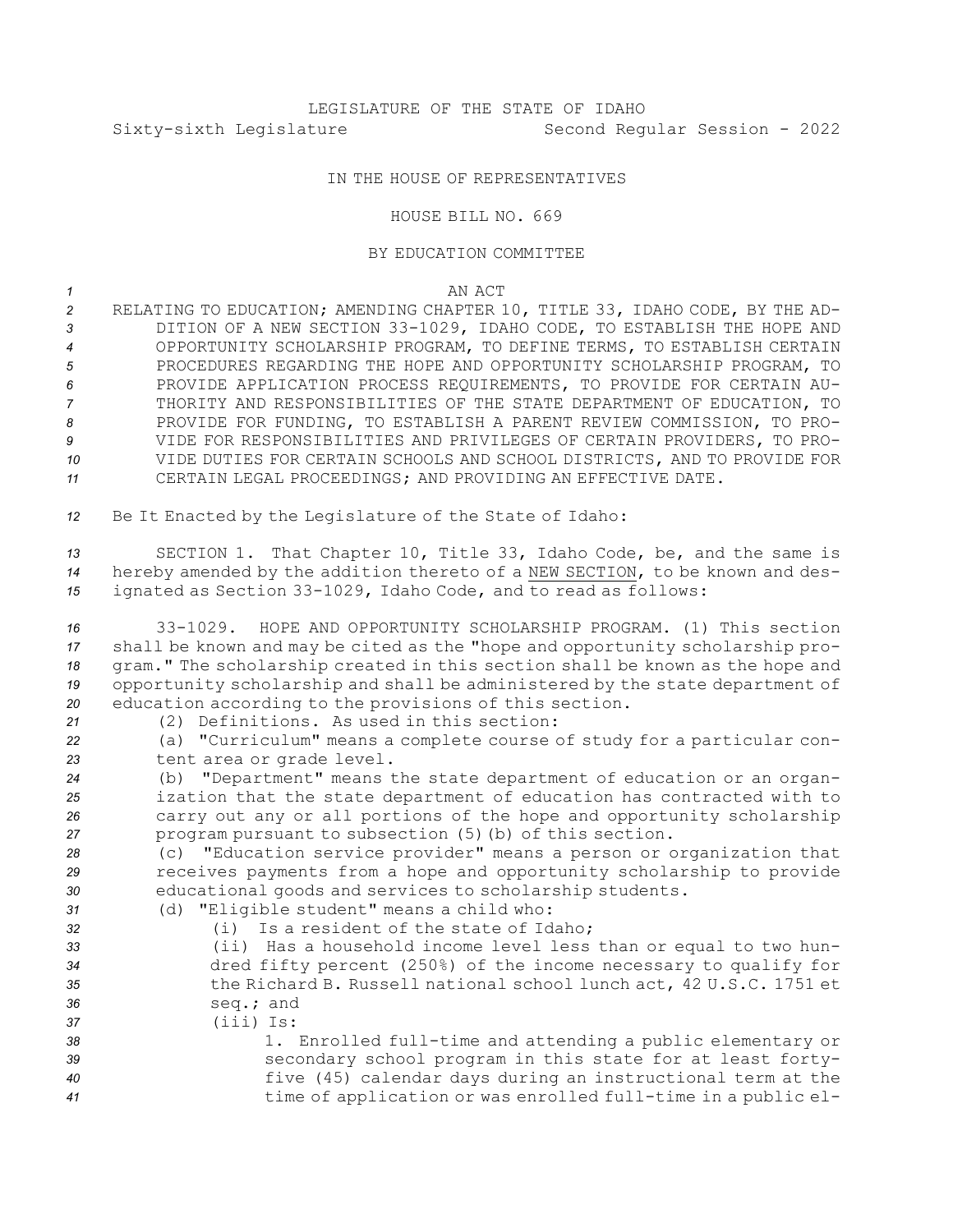| $\mathbf{1}$   | ementary or secondary school program in this state for the                                                                            |
|----------------|---------------------------------------------------------------------------------------------------------------------------------------|
| $\overline{c}$ | entire instructional term the previous year;                                                                                          |
| $\mathfrak{3}$ | 2. The sibling of a student participating in the hope and op-                                                                         |
| 4              | portunity scholarship program;                                                                                                        |
| 5              | 3. A child with a disability as defined in section 33-1001,                                                                           |
| 6              | Idaho Code; or                                                                                                                        |
| $\overline{7}$ | 4. Eligible at the time of application to enroll in a kinder-                                                                         |
| 8              | garten or first grade program in the state of Idaho.                                                                                  |
| 9              | (e) "Home schooling" means:                                                                                                           |
| 10             | A child is instructed by or at the direction of the child's<br>(i)                                                                    |
| 11             | parent or guardian, as provided in section 33-202, Idaho Code, and                                                                    |
| 12<br>13       | is not otherwise enrolled in or receiving state K-12 funding from<br>any public school, public charter school, or the state of Idaho; |
| 14             | and                                                                                                                                   |
| 15             | (i)<br>The child's parent makes all decisions concerning curricu-                                                                     |
| 16             | lum, hours of instruction, and education activities without any                                                                       |
| 17             | input from the state of Idaho education system.                                                                                       |
| 18             | "Parent" means a biological or adoptive parent, legal quardian,<br>(f)                                                                |
| 19             | custodian, or other person with legal authority to act on behalf of an                                                                |
| 20             | eligible student or scholarship student.                                                                                              |
| 21             | (g) "Scholarship account" or "account" means moneys allocated by the                                                                  |
| 22             | department to the parent of a scholarship student to pay for qualifying                                                               |
| 23             | educational expenses, as described in subsection (3) (a) of this sec-                                                                 |
| 24             | tion, incurred in educating the student pursuant to the requirements                                                                  |
| 25             | and conditions of this section.                                                                                                       |
| 26             | "Student" means an eligible student who is participating in the<br>(h)                                                                |
| 27             | hope and opportunity scholarship program.                                                                                             |
| 28             | Elements of the hope and opportunity scholarship.<br>The total<br>(3)                                                                 |
| 29             | amount the department shall deposit into a student's scholarship account,                                                             |
| 30             | in semiannual installments, shall be eighty percent (80%) of the most cur-                                                            |
| 31             | rent available statewide average general maintenance and operations fund                                                              |
| 32             | expenditures per full-term average daily attendance as calculated by the                                                              |
| 33<br>34       | department.<br>(a) Parents of a student shall agree to use the moneys deposited in                                                    |
| 35             | their student's account only for the following qualifying expenses to                                                                 |
| 36             | educate the student:                                                                                                                  |
| 37             | Tuition and fees at a private school;<br>(i)                                                                                          |
| 38             | Tuition and fees for nonpublic online learning programs;<br>(iii)                                                                     |
| 39             | Tutoring services provided by an individual or a tutoring<br>(iii)                                                                    |
| 40             | facility;                                                                                                                             |
| 41             | Services contracted for and provided by a local education<br>(iv)                                                                     |
| 42             | entity, including but not limited to individual classes and ex-                                                                       |
| 43             | tracurricular activities and programs;                                                                                                |
| 44             | Textbooks, curriculum, or other instructional materials,<br>(v)                                                                       |
| 45             | including but not limited to any supplemental materials or associ-                                                                    |
| 46             | ated online instruction required by either a curriculum or an edu-                                                                    |
| 47             | cation service provider;                                                                                                              |
| 48             | Computer hardware or other technological devices that are<br>(vi)                                                                     |
| 49             | primarily used to help meet a student's educational needs.<br>Pur-                                                                    |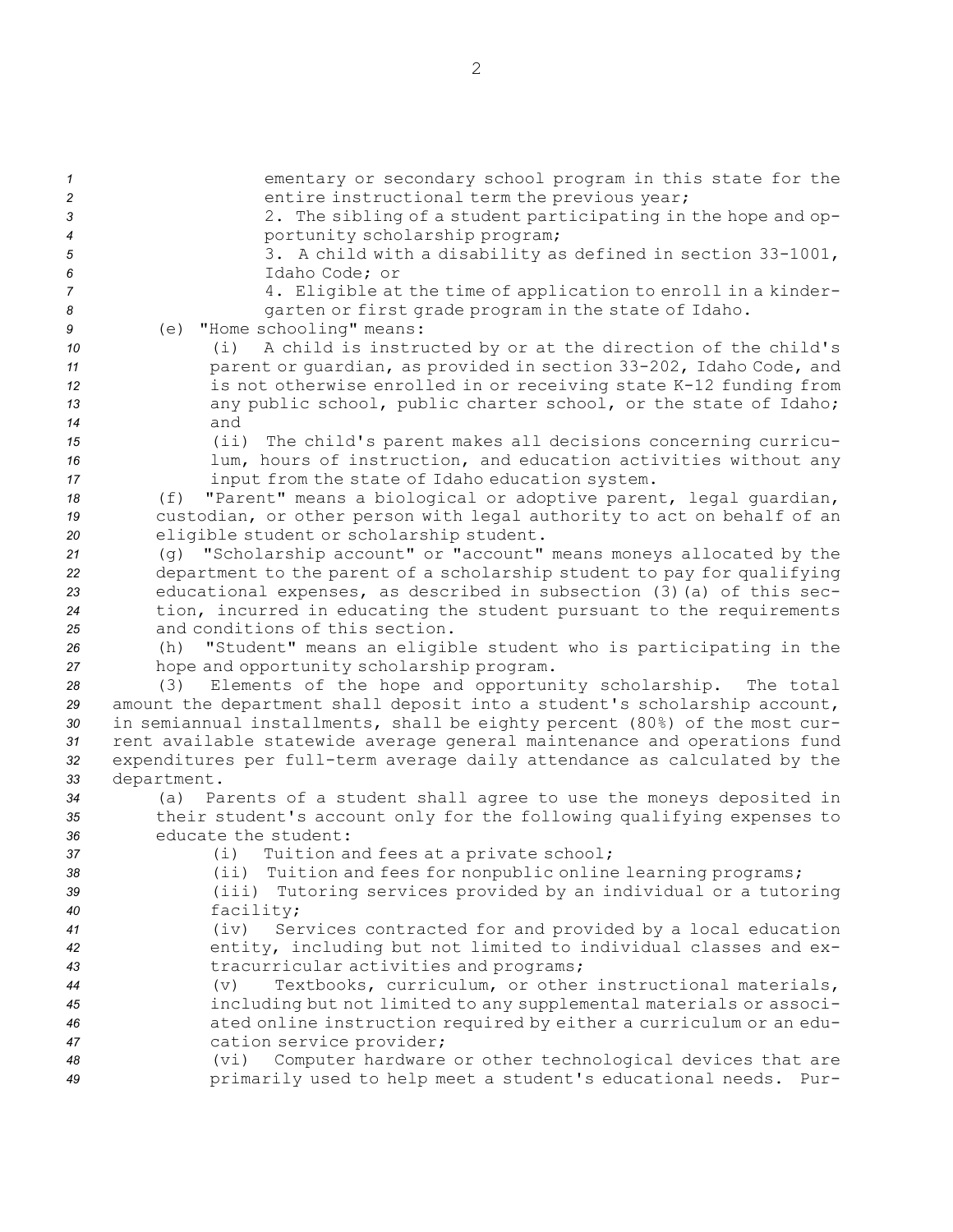chase of technological devices from <sup>a</sup> scholarship account shall not exceed one thousand dollars (\$1,000) per student per year; (vii) Educational software and applications; (viii) School uniforms; (ix) Fees for nationally standardized assessments, advanced placement examinations, examinations related to college or uni- versity admission, and tuition and fees for preparatory courses 8 for the exams; (x) Tuition and fees for summer education programs and special- ized after-school education programs, but not after-school child-*11* care; (xi) Educational services and therapies, including but not lim- ited to occupational, behavioral, physical, speech-language, and audiology therapies; (xii) Fees for transportation paid to <sup>a</sup> fee-for-service trans- portation provider for the student to travel to and from an educa- tion service provider; and (xiii) Any other educational expense approved by the department. (b) Scholarship moneys shall not be refunded, rebated, or shared with <sup>a</sup> parent or student in any manner. Any refund or rebate for goods or services purchased with scholarship funds shall be credited directly to the student's account. (c) Parents may make payments for the costs of educational goods and services not covered by the moneys in their student's account. However, personal deposits into an account are not permitted. Moneys must be used in accordance with paragraph (a) of this subsection and may not be used for home schooling <sup>a</sup> student. (d) An account shall remain in force and any unused moneys shall roll over from quarter to quarter and from year to year until the parent withdraws the student from the scholarship program or until the student graduates from high school, unless the account is closed because of <sup>a</sup> substantial misuse of funds. (e) Nothing in this section shall be construed to require <sup>a</sup> student to be enrolled full-time or part-time in <sup>a</sup> private school or nonpublic on- line school. (4) Application. <sup>A</sup> parent may apply to the department to establish an account for an eligible student. The department shall accept and approve ap- plications year-round and shall establish procedures for approving applica- tions in an expeditious manner. (a) The department shall create <sup>a</sup> standard form that parents can submit to establish their student's eligibility for the scholarship and shall ensure that the application is publicly available and may be submitted through various sources, including the internet. (b) The department shall approve an application for <sup>a</sup> scholarship ac- count if: (i) The parent submits an application for an account in accor- dance with any application procedures established by the depart-*48* ment; (ii) The student on whose behalf the parent is applying is an eli-gible student;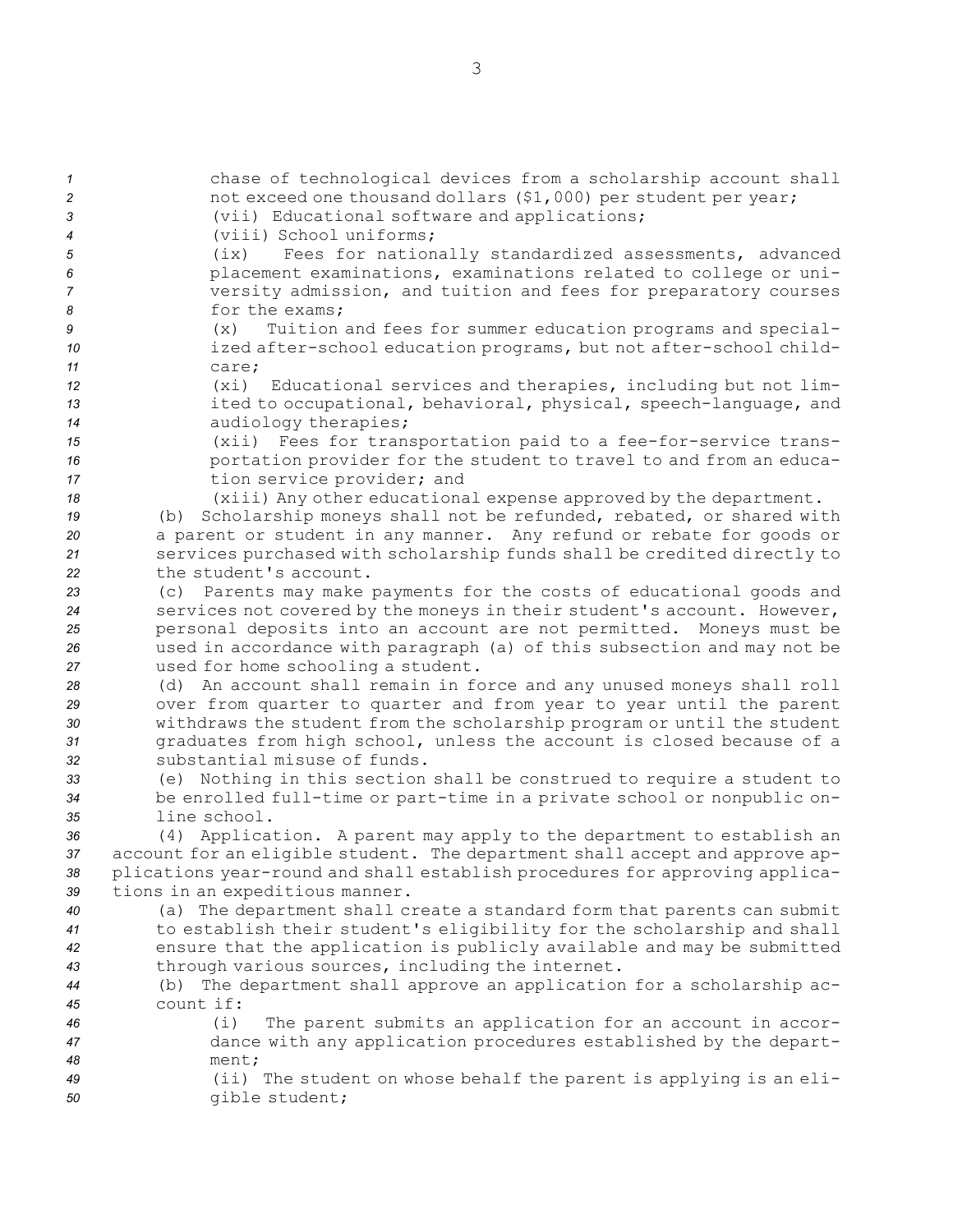(iii) Moneys are available for the account; and (iv) The parent signs an agreement with the department promising: 1. To provide an education for the eligible student in at least the subjects of reading, language, mathematics, sci-5 ence, and social studies; 2. Not to enroll the eligible student as <sup>a</sup> full-time stu- dent in <sup>a</sup> public school while participating in the scholar- ship program; 3. To use the moneys in the account only for qualifying ex- penses to educate the eligible student as set forth in sub- section (3)(a) of this section; and 4. To comply with the rules and requirements of the scholar- ship program. (c) The signed agreement between the parent and the department shall satisfy the compulsory school attendance requirements of section 33-202, Idaho Code. (d) The department shall annually renew an eligible student's account if funds are available. (e) Upon notice to the department, <sup>a</sup> student may choose to stop receiv- ing scholarship funding and enroll full-time in <sup>a</sup> public school. (i) Enrolling as <sup>a</sup> full-time student in <sup>a</sup> public school shall re- sult in the immediate suspension of payment of additional moneys into the student's account. However, for accounts that have been open for at least one (1) full school year, the account shall re- main open and active for the parent to make qualifying expendi- tures to educate the student from moneys remaining in the account. When no moneys remain in the student's account, the department may close the account. (ii) If an eligible student decides to return to the scholarship **program, payments into the student's existing account may resume**  if the account is still open and active. <sup>A</sup> new account may be es- tablished if the student's account was closed. (iii) The department may adopt rules and policies to provide the least disruptive process for students who desire to stop receiving payments and enroll full-time in <sup>a</sup> public school. (5) Authority and responsibilities of the department. In addition to the department's duties, obligations, and authority otherwise provided in this section, the department shall have the following duties, obligations, and authority: (a) The department shall maintain an updated list of education service providers and shall ensure that the list is publicly available on the department's website. (b) The department may contract with private organizations to adminis- ter the scholarship program and specific functions of the program. This includes but is not limited to contracting with private financial man- agement firms to manage scholarship accounts. (c) The department shall provide parents with <sup>a</sup> written explanation of the allowable uses of account moneys, the responsibilities of parents, the duties of the department, and the role of any private financial man-agement firms or other private organizations that the department may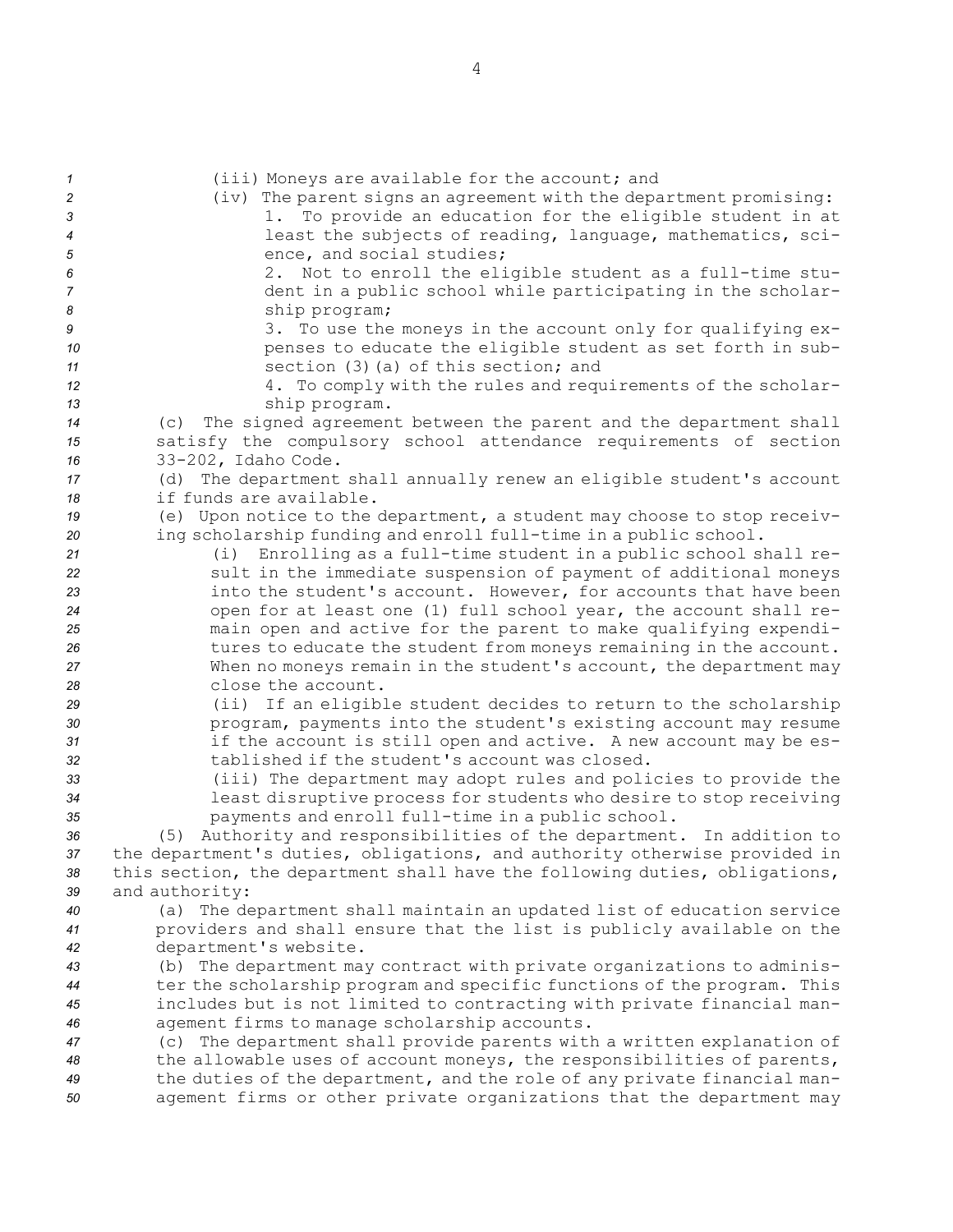contract with to administer the scholarship program or any aspect of the *2* program. (d) The department shall ensure that parents of students with disabil- ities receive notice that participation in the scholarship program is <sup>a</sup> parental placement under the individuals with disabilities education act (IDEA), 20 U.S.C. 1412, along with an explanation of the rights that parentally placed students possess under IDEA and any applicable state laws and rules. (e) The department may withhold from deposits or deduct from an account an amount to cover the costs of administering <sup>a</sup> scholarship, up to <sup>a</sup> maximum of five percent (5%) annually in the first two (2) years of the scholarship and up to <sup>a</sup> maximum of three percent (3%) annually there-*13* after. (f) The department shall implement <sup>a</sup> commercially viable, cost-effec- tive, and parent-friendly system for payment of services from schol- arship accounts to education service providers by electronic or online funds transfer. (i) The department shall not adopt <sup>a</sup> system that relies exclu- sively on requiring parents to be reimbursed for out-of-pocket expenses, but rather shall provide maximum flexibility to parents by facilitating direct payments to education service providers, as well as requests for pre-approval of and reimbursements for qualifying expenses, including expenses pursuant to subsection (3)(a)(xiii) of this section. (ii) The department shall contract with private institutions to develop the payment system. (g) The department shall also seek to implement <sup>a</sup> commercially viable, cost-effective, and parent-friendly system for parents to publicly 29 rate, review, and share information about education service providers, ideally as part of the same system that facilitates the electronic or online funds transfers to create <sup>a</sup> one-stop-shop for parents and stu-*32* dents. (h) If an education service provider requires partial payment of tu- ition or fees prior to the start of the academic year to reserve space 35 for a student admitted to the education service provider, such partial payment may be paid by the department prior to the start of the school year in which the account is established and deducted in an equitable manner from subsequent semiannual deposits to ensure adequate moneys remain available throughout the school year, but if <sup>a</sup> student decides not to use the education service provider, the partial reservation payment must be returned to the department by the education service provider and credited to the student's account. (i) The department shall continue making deposits into <sup>a</sup> student's ac- count until: (i) The department determines that the student is no longer an eligible student; (ii) The department determines that there was substantial misuse of the moneys in the account; (iii) The parent or student withdraws from the scholarship pro-

*50* gram;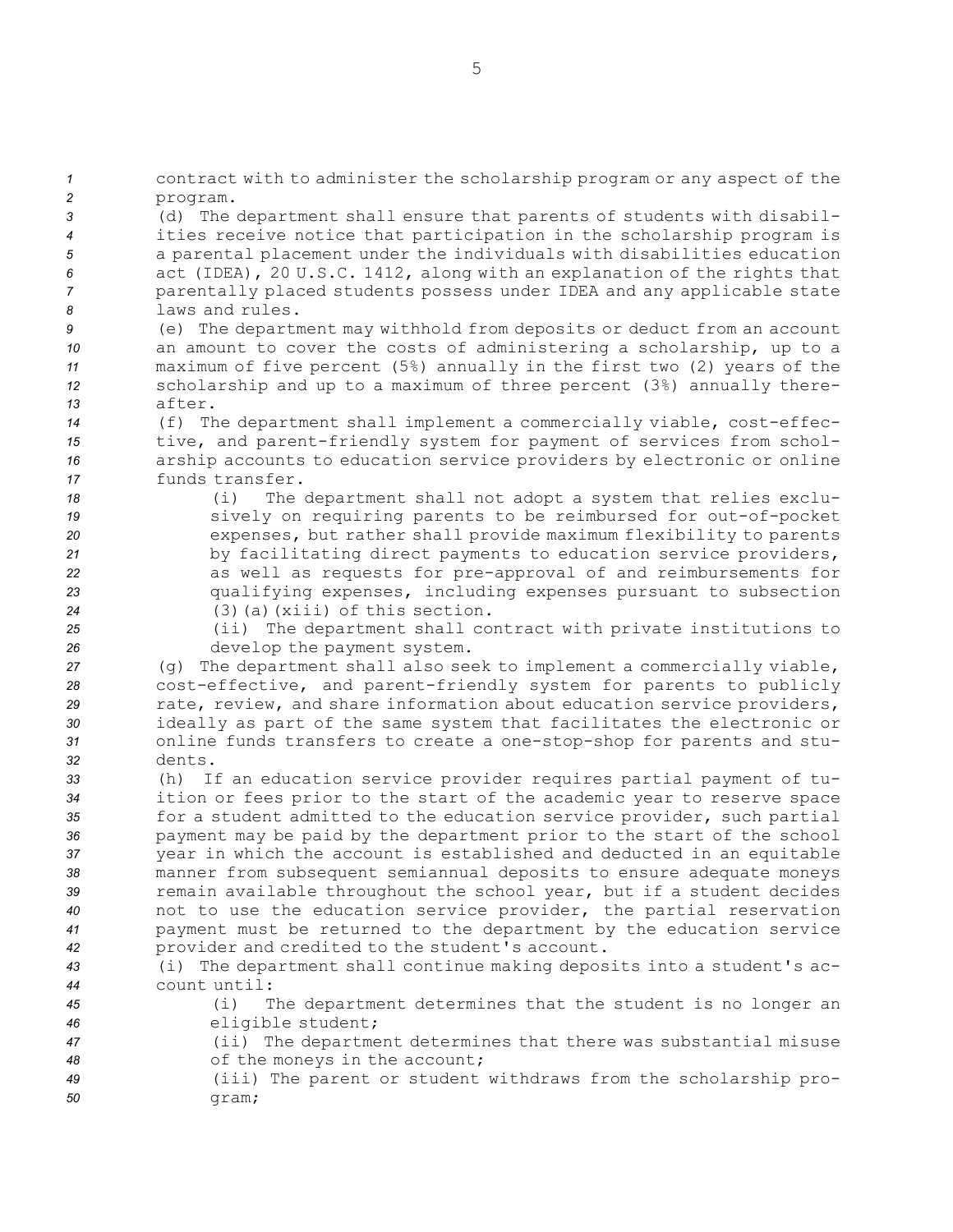| $\mathcal I$ | (iv) The student enrolls full-time in a public school; or                |
|--------------|--------------------------------------------------------------------------|
| 2            | The student graduates from high school.<br>(v)                           |
| 3            | (j) The department shall have the authority to conduct or contract for   |
| 4            | the auditing of individual accounts and shall at a minimum conduct ran-  |
| 5            | dom audits of accounts on an annual basis.                               |
| 6            | The department shall have the authority to disqualify any parent<br>(k)  |
| 7            | or student from the scholarship program in the event of intentional and  |
| 8            | substantial misuse of account moneys.                                    |
| 9            | The department shall create procedures to ensure that a fair<br>(i)      |
| 10           | process exists to determine whether an intentional and substan-          |
| 11           | tial misuse of account moneys has occurred. If a student is free         |
| 12           | from personal misconduct, that student shall be eligible for an          |
| 13           | account in the future if placed with a new quardian or other person      |
| 14           | with the legal authority to act on behalf of the student.                |
|              |                                                                          |
| 15           | The department shall have the authority to refer suspected<br>(i)        |
| 16           | cases of intentional and substantial misuse of account moneys to         |
| 17           | the attorney general for investigation if evidence of fraudulent         |
| 18           | use of moneys is obtained.                                               |
| 19           | (iii) A parent or student may appeal the department's decision to        |
| 20           | disqualify a parent or student from the scholarship program.             |
| 21           | (1) The department may bar an education service provider from accepting  |
| 22           | payments from scholarship accounts if the department determines that     |
| 23           | the education service provider has:                                      |
| 24           | Intentionally and substantially misrepresented information<br>(i)        |
| 25           | or failed to refund any overpayments in a timely manner; or              |
| 26           | Routinely failed to provide students with promised educa-<br>(iii)       |
| 27           | tional goods or services.                                                |
| 28           | The department shall create procedures to ensure that a fair<br>(m)      |
| 29           | process exists to determine whether an education service provider may    |
| 30           | be barred from receiving payments from scholarship accounts.             |
| 31           | If the department bars an education service provider from re-<br>(i)     |
| 32           | ceiving payments from scholarship accounts, it shall notify par-         |
| 33           | ents and students of its decision as quickly as possible.                |
| 34           | (ii) Education service providers may appeal the department's de-         |
| 35           | cision to bar them from receiving payments from scholarship ac-          |
| 36           | counts.                                                                  |
| 37           | (n) The department may accept gifts and grants from any source to cover  |
| 38           | administrative costs, to inform the public about the scholarship, or to  |
| 39           | fund additional accounts.                                                |
| 40           | (o) The department may adopt rules, policies, or procedures that are     |
| 41           | not inconsistent with this section and that are necessary for the admin- |
| 42           | istration of this section. This may include rules, policies, or proce-   |
| 43           | dures:                                                                   |
| 44           | (i)<br>Establishing or contracting for the establishment of an on-       |
| 45           | line anonymous fraud reporting service;                                  |
| 46           | Establishing an anonymous telephone hotline for fraud re-<br>$(i$ i)     |
|              | porting;                                                                 |
| 47           |                                                                          |
| 48           | (iii) Requiring a surety bond for education service providers            |
| 49           | receiving more than one hundred thousand dollars (\$100,000) from        |
| 50           | scholarship accounts; and                                                |

6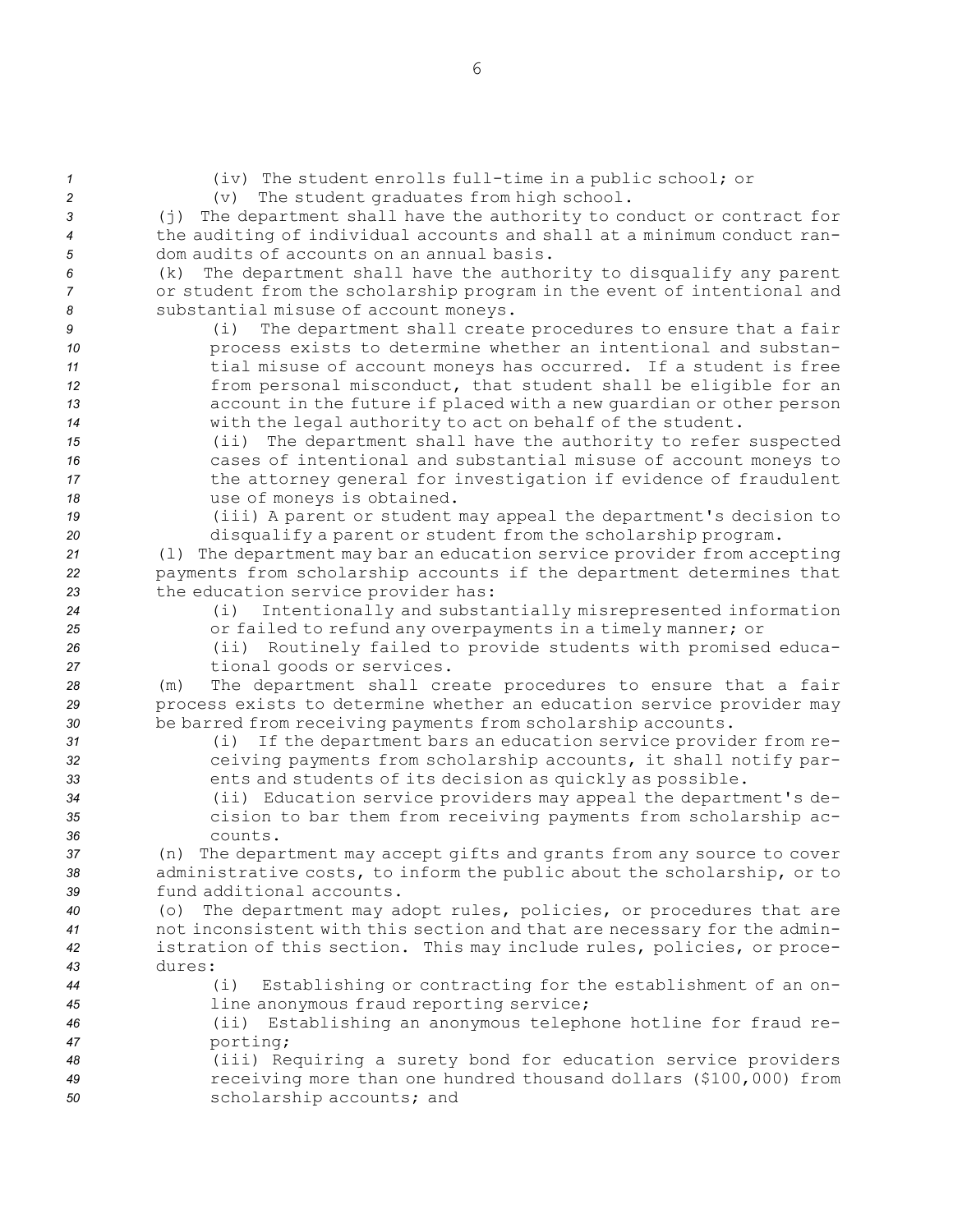*<sup>1</sup>* (iv) Refunding payments from education service providers back to *2* accounts.

 (p) Any rules, policies, or procedures adopted by the department should avoid excessive bureaucracy and overly prescriptive mandates and in- stead focus on easing parental involvement and encouraging educational service providers to provide parents and students with <sup>a</sup> broad array of educational options.

 (6) Funding. There is hereby created in the state treasury <sup>a</sup> special revenue fund to be known as the hope and opportunity scholarship trust fund. The fund shall be administered by the state treasurer and shall consist of moneys transferred by the state controller in accordance with this section. Provided, however, that no moneys from the public school permanent endowment fund shall be deposited to the trust fund.

- *<sup>14</sup>* (a) On or prior to the submission of the department's budget request *<sup>15</sup>* each year, the department shall notify the legislature of the total num-*<sup>16</sup>* ber of eligible applications received by the department for the purpose *<sup>17</sup>* of facilitating the necessary transfer of moneys pursuant to this sec-*18* tion.
- *<sup>19</sup>* (b) Expenditures from the hope and opportunity scholarship trust fund *<sup>20</sup>* shall be limited to the purposes set forth in subsection (3)(a) of this *<sup>21</sup>* section; provided that an amount not to exceed five percent (5%) of the *<sup>22</sup>* trust fund shall be transferred annually to the scholarship expense *<sup>23</sup>* fund established in paragraph (g) of this subsection to cover the annual *<sup>24</sup>* administrative costs of the scholarship. If the number of accounts *<sup>25</sup>* increases significantly after any fiscal year, the state controller *<sup>26</sup>* or department may request an appropriation by the legislature to the *<sup>27</sup>* scholarship expense fund in an amount equal to the administrative costs *28* associated with the increase in accounts.
- *<sup>29</sup>* (c) The first deposit of moneys into an eligible recipient account *<sup>30</sup>* shall be subject to the execution of the parental agreement required by *<sup>31</sup>* subsection (4) of this section. Upon execution of the required parental *<sup>32</sup>* agreement, and subject to the provisions of subsection (5) of this sec-*<sup>33</sup>* tion, fifty percent (50%) of the total annually required deposit shall *<sup>34</sup>* be made no later than August 15 of every year into an eligible recipi-*<sup>35</sup>* ent's account, and fifty percent (50%) of the total annually required *<sup>36</sup>* deposit shall be made no later than January 15 of every year. Any moneys *<sup>37</sup>* remaining in an account at the end of the fiscal year may be carried over *<sup>38</sup>* to the next fiscal year upon successful renewal of the account.
- *<sup>39</sup>* (d) Funds deposited in <sup>a</sup> student's account do not constitute taxable *<sup>40</sup>* income to the parent or the student.
- *<sup>41</sup>* (e) The state controller shall continue to make deposits into an eligi-*<sup>42</sup>* ble recipient's account in accordance with the provisions of this sec-*<sup>43</sup>* tion unless any of the following conditions have occurred:
- *<sup>44</sup>* (i) <sup>A</sup> parent of an eligible recipient fails to renew an account or *<sup>45</sup>* withdraws the student from the scholarship program;
- *<sup>46</sup>* (ii) The department determines that <sup>a</sup> student is no longer eligi-*47* ble for an account;
- *<sup>48</sup>* (iii) The department suspends or revokes participation in the *<sup>49</sup>* scholarship program for failure to comply with the requirements of *50* this section;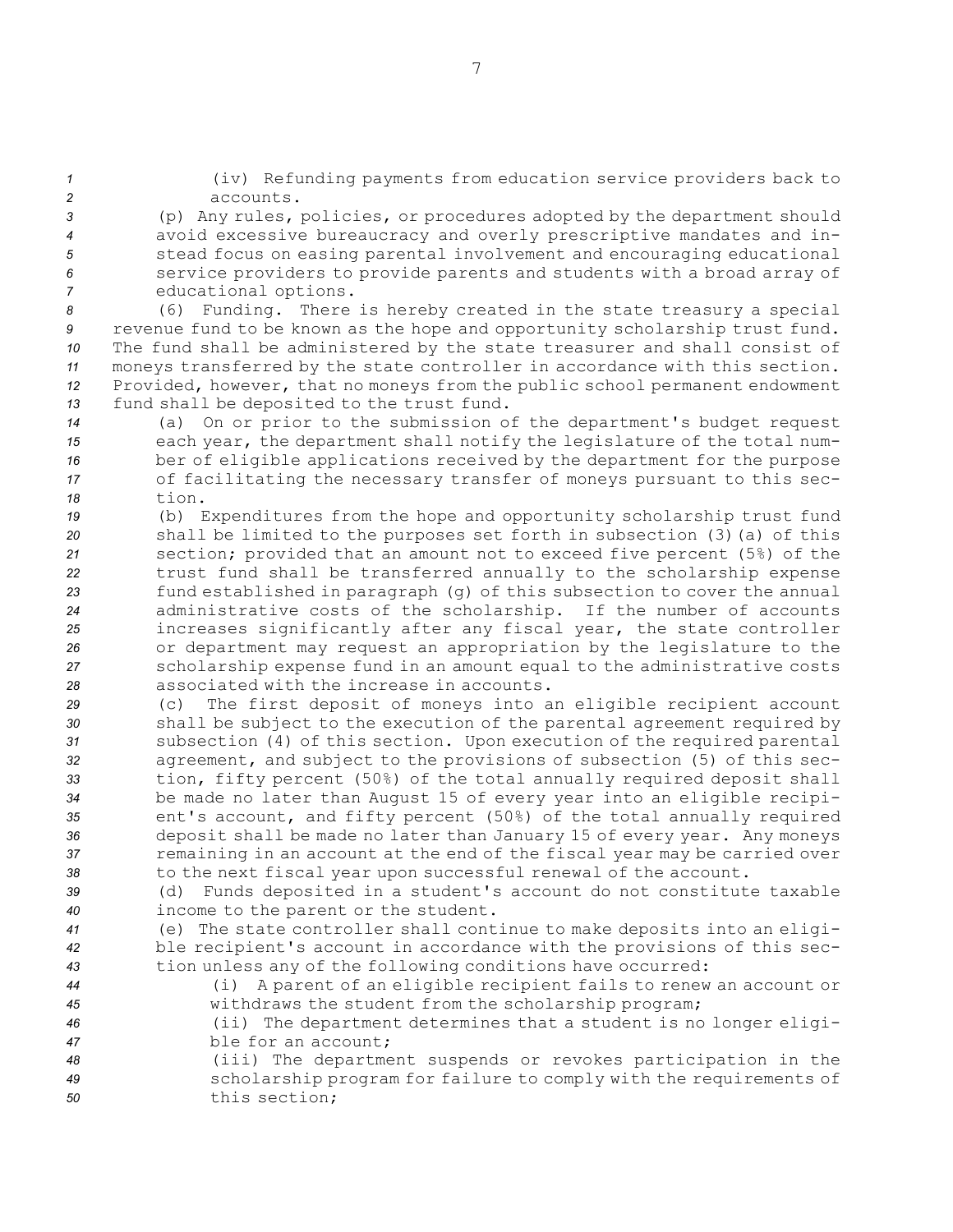*<sup>1</sup>* (iv) The student successfully completes <sup>a</sup> secondary education *2* program; or

*<sup>3</sup>* (v) The student reaches nineteen (19) years of age.

 (f) If any of the conditions in paragraph (e) of this subsection oc- cur, the department shall notify the parent that the eligible recipi- ent's account will be closed in forty-five (45) calendar days. If <sup>a</sup> par- ent fails to adequately address the condition or conditions upon which closure is based or does not respond within thirty (30) calendar days of receipt of notice, the department shall close the account and any re-maining moneys shall be returned to the state.

 (g) There is hereby created in the state treasury <sup>a</sup> special revenue fund designated and known as the hope and opportunity scholarship expense fund. The fund shall consist of moneys received pursuant to paragraphs (a) and (b) of this subsection, any governmental or private grants, and any state general fund appropriations for the scholarship program. All expenses incurred by the state treasurer or the department in develop- ing and administering the scholarship shall be payable from the expense *18* fund.

 (7) Parent review commission. There is hereby created the parent review commission to assist the department in determining whether ques- tionable expenditures meet the requirements to be considered qualifying expenses described in subsection (3)(a) of this section and to provide recommendations to the department about how to implement, administer, and improve the scholarship program.

 (a) The parent review commission shall consist of seven (7) members who are parents of scholarship students and represent no fewer than four (4) counties in the state. The members shall be appointed by the superin- tendent of public instruction and shall serve at the superintendent's pleasure for terms of one (1) calendar year, subject to reappointment. The superintendent of public instruction or the superintendent's de-signee shall serve as the nonvoting chair of the commission.

 (b) The department may request the commission to meet, in person or vir- tually, to determine whether an expenditure of account funds is or was <sup>a</sup> qualifying expense to educate <sup>a</sup> scholarship student pursuant to subsec- tion (3)(a) of this section. If the department requests the commission to determine the validity of an expenditure, the commission may by <sup>a</sup> ma- jority vote recommend to the department that the questionable expendi-ture be denied or approved.

 (c) The department may also request the commission to meet, in person or virtually, to review appeals of education service provider denials pursuant to subsection (5)(m)(ii) of this section and to provide <sup>a</sup> recommendation to the department as to whether an education service provider should be allowed to receive, or continue receiving, payments from scholarship accounts.

 (8) Requirements for education service providers. The department may approve education service providers on its own initiative, at the request of parents, or following application to the department from prospective ed- ucation service providers. <sup>A</sup> prospective education service provider that wishes to receive payments from scholarship accounts shall: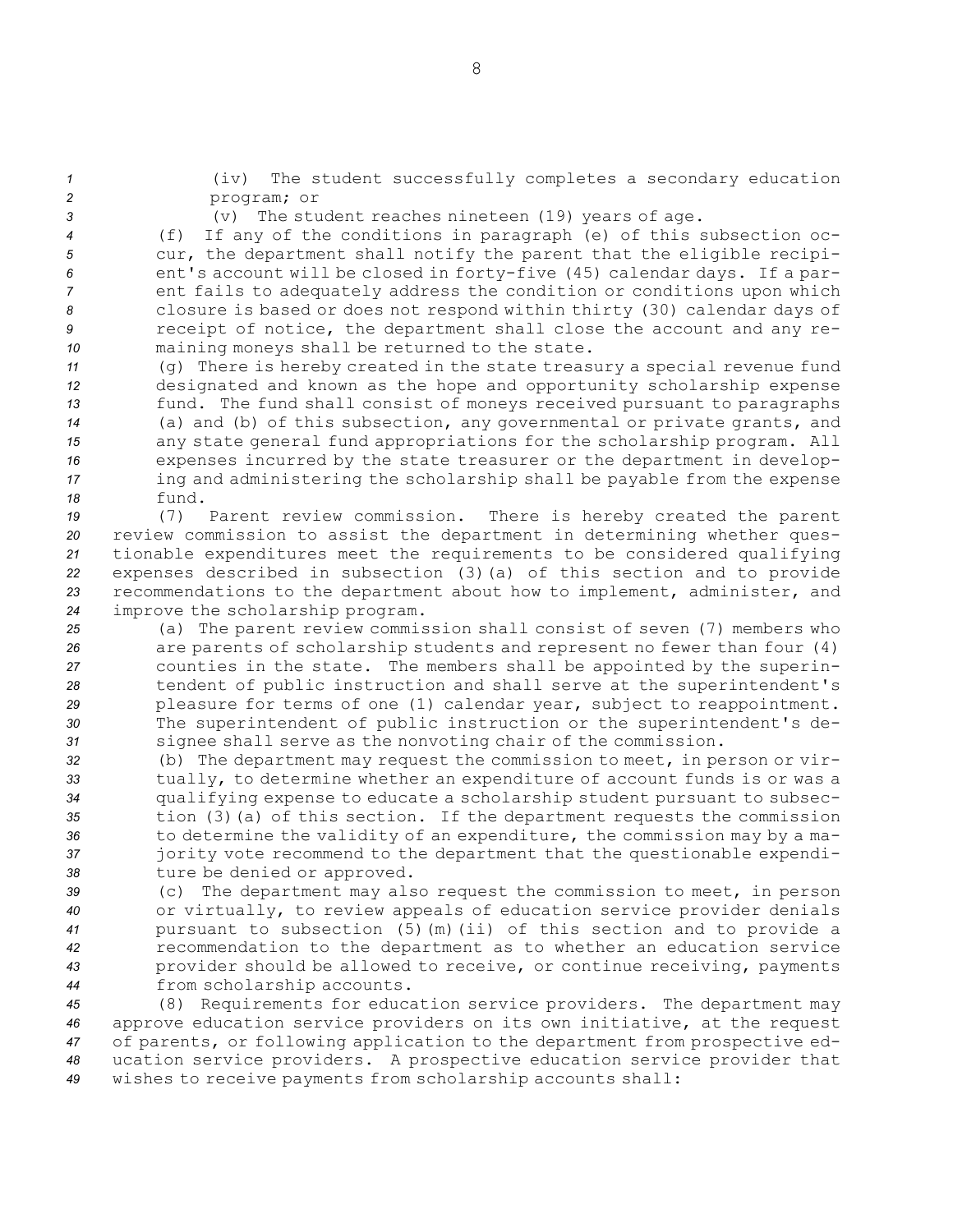*<sup>1</sup>* (a) Submit an application to the department that it wishes to receive *<sup>2</sup>* payments from scholarship accounts; and

 (b) Agree not to refund, rebate, or share account moneys with parents or scholarship students in any manner, except that moneys may be remitted or refunded to an account in accordance with procedures established by the department.

 (9) Independence of education service providers. Nothing in the provi- sions of this section shall be deemed to limit the independence or autonomy of an education service provider or to make the actions of an education ser-vice provider the actions of the state government.

*<sup>11</sup>* (a) Education service providers shall be given maximum freedom to pro-*<sup>12</sup>* vide for the educational needs of scholarship students without govern-*13* mental control.

 (b) Nothing in this section shall be construed to expand the regulatory authority of the state, its officers, or any school district to impose any additional regulation of education service providers beyond those necessary to enforce the requirements of the scholarship program.

*<sup>18</sup>* (c) An education service provider that accepts payment from an account *<sup>19</sup>* pursuant to this section is not an agent of the state or federal govern-*20* ment.

*<sup>21</sup>* (d) An education service provider shall not be required to alter its *<sup>22</sup>* creed, practices, admissions policy, or curriculum to accept payments *<sup>23</sup>* from <sup>a</sup> scholarship account.

 (10) Responsibilities of public schools and school districts. <sup>A</sup> pub- lic school or school district that previously enrolled <sup>a</sup> scholarship student shall provide <sup>a</sup> complete copy of the student's school records to <sup>a</sup> private school that is also an education service provider and that has enrolled the student, while complying with the family educational rights and privacy act of 1974, 20 U.S.C. 1232g.

 (11) Legal proceedings. In any legal proceeding challenging the appli- cation of this section to an education service provider, the state bears the burden of establishing that the law is necessary and does not impose any un-due burden on the education service provider.

*<sup>34</sup>* (a) No liability shall arise on the part of the department or the state *<sup>35</sup>* or of any public school or school district based on the award of or use of *<sup>36</sup>* <sup>a</sup> scholarship account pursuant to this section.

 (b) If any part of this section is challenged in <sup>a</sup> state court for vi- olating either the state or federal constitution, parents of eligible students and parents of students shall be permitted to intervene as of right in such lawsuit for the purposes of defending the scholarship pro- gram's constitutionality. However, for the purposes of judicial admin- istration, <sup>a</sup> court may require that all parents file <sup>a</sup> joint brief, as long as they are not required to join any brief filed on behalf of any named state defendant.

 (c) If any provision of this section, or the application thereof to any person or circumstance, is held invalid, such invalidity shall not af- fect other provisions or applications of this section that can be given effect without the invalid provision or application, and to this end the provisions of this section are declared to be severable.